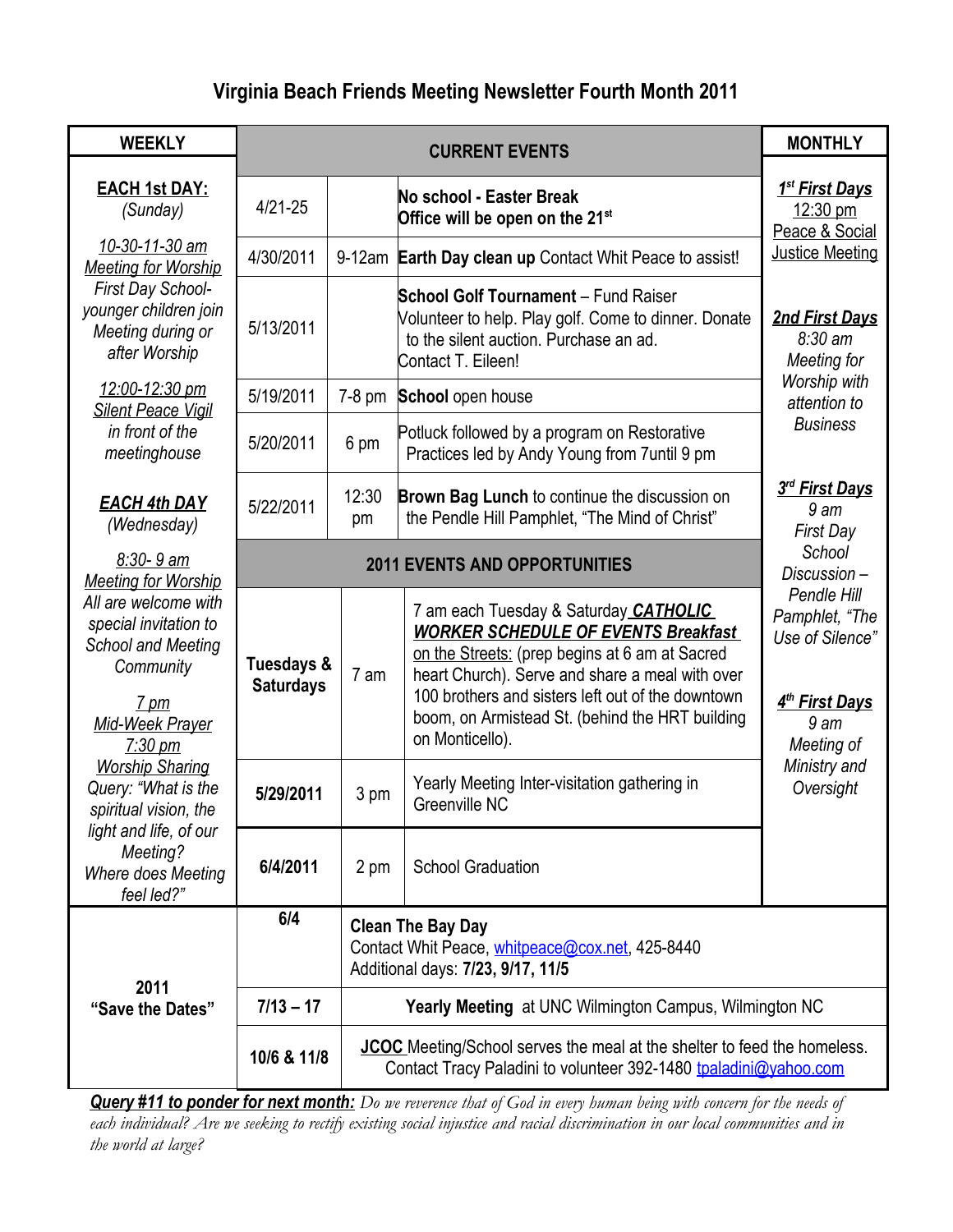**Meeting Query #9** *Our Manner of Living. Are we mindful of Friends testimonies against alcoholic beverages, tobacco, and other harmful drugs; and do we refrain from using them or dealing with them, realizing that abstinence is the clearest witness against overindulgence? Do we seek to avoid all kinds of gambling and places of diversion that tend to be demoralizing? Do we keep in mind how diverse and widespread are the temptations to grow richer at the expense of others? Are we faithful to our testimony against taking oaths?*

**Response:** Early Friends were aware of a double standard for truth-telling, formal swearing to be truthful versus daily honesty and integrity. They wished to subscribe to the latter in their manner of living, thus the origins of our Testimonies of Integrity and Against the Swearing of Oaths. We may also be aware of our daily commitment to Integrity in word and deed. As Quakers we are conscious of our commitment to not prosper at the expense of others, but how do we best get this message across to everyone that we need to care about the welfare of all people? As individuals, we frequently use our talents and resources to help diverse communities, acknowledging that of God in everyone. We are reminded not to take more than we give in this life. Humanity is helping our brothers and sisters in their hours of need and in all circumstances.

**Meeting Query #10:** *Harmony with Nature. Do we endeavor to live in harmony with nature? Are we careful in our stewardship of the world's irreplaceable resources?*

**Response:** Our country is currently going through a transition in determining how best to use our natural resources and how to produce and conserve energy. Our global consciousness is also changing in an attempt to understand our relationship with our planet. This is a complex issue which involves our grass roots behavior in consumption and recycling as well as corporate responsibility in using resources. As individuals we are charged with becoming more mindful of our daily behavior in energy and product use. We have seen some progress and positive change, but we have far to go. As Quakers we can take it upon ourselves to help clean up our wider community as well as our Meeting and School grounds.

**+++++++++++++++++++++++++++++++++++++++++++++++++++++++++++++++++++++++++++++++++++ Meeting for Worship with Attention to Business 4/10/2011**

**OPENING:** 4th<sup>rd</sup> Month 10, 2011 Meeting for Worship with Attention to Business of the VA. Beach Monthly Meeting of the Religious Society of Friends opened with a period of waiting worship. Some 16 members and attenders were present.

**TREASURER'S REPORT:** Treasurer Ruth Childress reported general fund income in Third Month to be \$1975.01(which included a \$1000 bequest made by Jessie Barclay) and expenses to be \$1816.78. Financial contributions met included: VBFS - \$550, NCYM \$250, and Empower Hampton Roads \$225. Total disbursements from the HRSD Reserve Fund this month were \$1860, to date \$4490. We anticipate additional expenses of \$2500 from the Appraisal Consultation Group, and possible invoices from Waldo and Lyle. School Committee requested and Meeting approved a \$250 donation to sponsor a hole in the 2011 Annual Golf Tournament fundraiser for Friends School.

**9/11 TRIBUTE**: Sean Bowers requested and Meeting approved that he will reserve Meetinghouse space on the afternoon and evening of Sunday 9/11/2011 in order to hold a Tenth Anniversary Tribute to the Disasters of 9/11/2001. Peace and Social Justice will work with Sean in helping him plan this event.

**WINGS IN MOTION GRANT**: Paula Justice requested and received approval that the Meeting will apply for a \$1000 grant from the Tidewater Susan G. Komen Affiliate for purchasing exercise equipment for the Wings in Motion Breast Cancer Survivors Exercise Group. The processing of the grant will be managed by Komen Board member, Paula Justice and Meeting Treasurer, Ruthanne Childress, who will report back to Meeting.

**HEAD OF SCHOOL REPORT:** Acting Head, Linda Serrette reported that Upper School will be hosting a "lock-in" sleepover where students spend the night on campus on Friday April 15. Our  $7<sup>th</sup>$  &  $8<sup>th</sup>$  grade forensics teams will compete at the Williams School on Saturday, April 16. The school will be hosting the Robert Sergeant Independent Schools' Forensics Competition for 4<sup>th</sup> and 6<sup>th</sup> graders on Sunday, April 17th. Easter break is scheduled for April 21-25. The Golf Tournament is scheduled for May 13. Spring Open House is planned for May 19. The Friends School Community Association (FSCA) has been revived with a core group of 10 parents. They have taken the initiative to gain 100% parent participation in the organization. A painting/clean-up party of parents and staff took place on Saturday, April 2. The Wilson gym and some external walls were painted, and many areas were cleaned and raked. Work continued throughout the week, including the painting of the gym foyer with the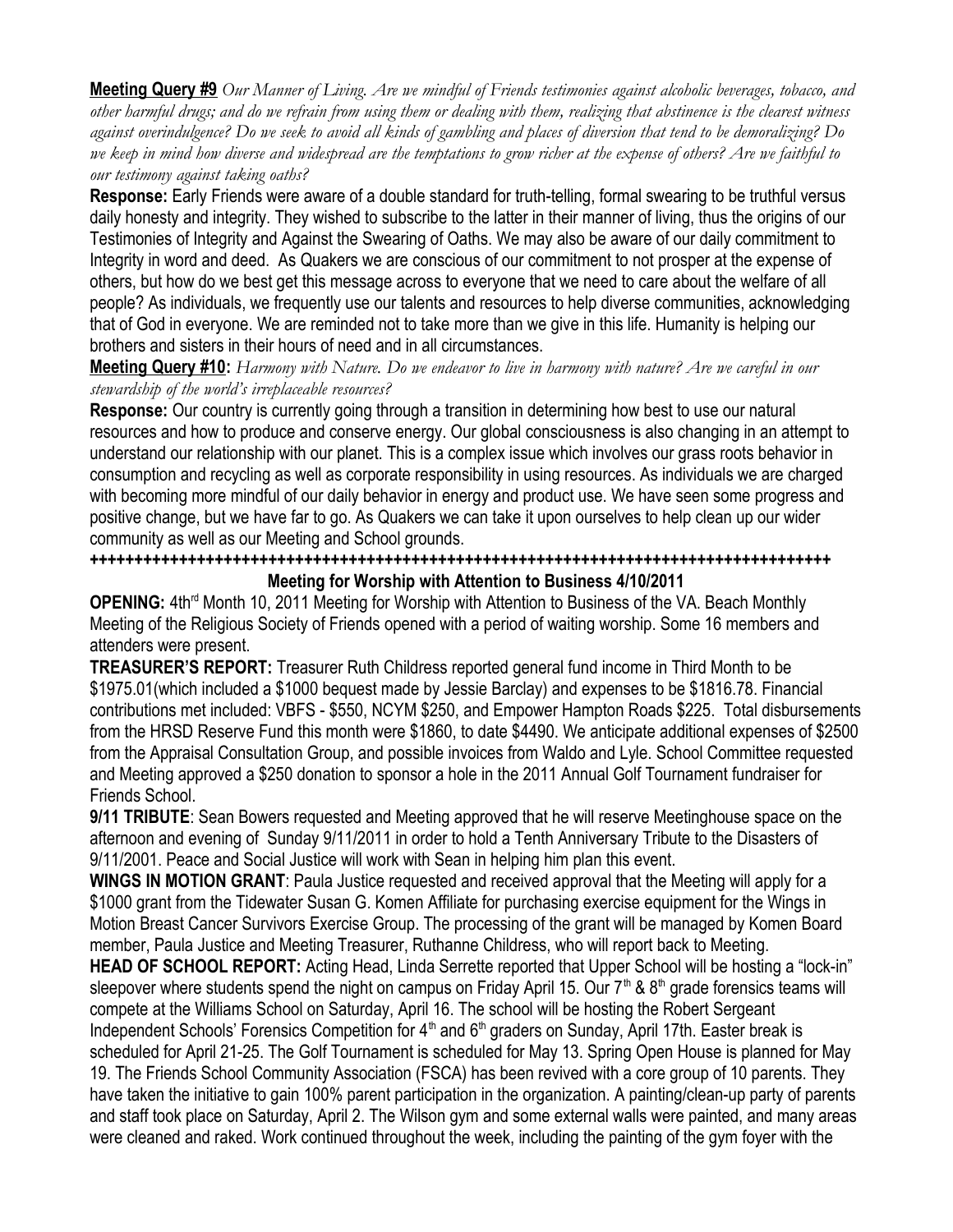help of students. FSCA is busy pruning trees around campus, and they secured free carpet cleaning for Middle School and the Wilson center on April 9.

The HRSD project is completed on campus. New fencing along the property line has been installed. The storage shed beside the Cottage will be replaced this week.

Parent contracts for 2011-2012 were mailed Friday, April 1.

**SCHOOL COMMITTEE REPORT.** Clerk Linda Smith reported that the School Committee united in the following minute in response to the following Query: The "Peculiar Mission of a Friends School," is to "empower" its members-faculty, staff and students – to live more fully in Truth. For Friends, to "empower" is to enable a person to be his or her own minister in seeking that Truth. "To live more fully" is to witness in all one's acts that measure of the Truth one has experienced (from Douglas Heath, Pendle Hill Pamphlet 225. "The Peculiar Mission of a Quaker School.) How does this apply to VBFS today and into the future? What steps do we take to maintain and sustain this mission and to continue to live more fully in Truth?: Response: VBFS' mission has always been to empower our students, and we have seen the fruits of this. As we begin the new model of Administration, we hope to empower our staff and faculty as well and be open to the sense of our community.

SC came to unity that we have strategic fiscal concepts that will form the basis for building a neutral budget. This was accomplished with the business expertise of Cheryl Dronzek, SC treasurer, and pro bono consultant, Andy Smith, MBA. The following steps have been taken: right-sizing of our staff/faculty, a neutral budget established in which hard income covers expenses, and a strong fiscal discipline. The sale of the Things Unlimited property is currently under negotiation. \$85,000 has been raised for the 2011-2012 annual fund, more than halfway toward the goal of \$150, 000. Alice Twining has resigned from the School Committee as of February 2011. Several people have expressed interest in joining the SC, which has begun the established process for bringing them on board. Current members include, Linda Smith, Clerk; Lisa Wynkoop, Assistant Clerk, Cheryl Dronzek, Treasurer; Nancy Nixon, Recording Clerk, and Patrick Gould. Consultants include: Billy Almond, Property issues; Andy Smith, Finances and Patricia Swan, Marketing and Spiritual Life.

**JOHN WALLER:** Nancy Craft recommended that Meeting and School formally acknowledge the many contributions of John Waller to our Quaker community over the last 50 years.

**M &O**: sponsored a successful brown bag conversation on First Day, Third Month 22 on the pamphlet, "The Mind of Christ", and recommended that we have a second discussion on this theme on First Day,  $5<sup>th</sup>$  month 22, following our Peace Vigil. Meeting approved.

**PEACE AND SOCIAL JUSTICE:** will be sponsoring its third event in the series of Finding our Way through Conflict on 6<sup>th</sup> Day, Fifth Month 20. A potluck will be held at 6 pm followed by a program on Restorative Practices led by Andy Young from 7until 9 pm. All are invited to attend.

**CLOSING**: Meeting for Business closed with a period of Silence.

Rebecca Mani, Clerk and Paula Justice, Recording Clerk

++++++++++++++++++++++++++++++++++++++++++++++++++++++++++++++++++++++++++++++++++++++ Nominating Committee will be contacting members and attenders as they discern committee assignments for the coming year. This year they will be looking for new clerks, both the Recording Clerk and the Presiding Clerk. Below is a brief note from our current clerk, Rebecca Mani.

"I would encourage people to consider Clerking even if they feel it would move them out of their comfort zone. My time as Clerk has been rewarding, in part because it gave me an opportunity to use gifts that I didn't know I had until I was called. I feel that to make the Meeting work we each have to take a turn and it has felt good to be part of a place that means so much to me. The nuts and bolts aspects of Clerking require organization, timely attendance, and a willingness to see all sides of an issue while trying to facilitate the process of finding unity. There are many "rules" to learn but there are many in meeting who can guide you through the details."

**HRSD** has completed the 42 inch sewer pipe across the Meeting property. **Please forward any information related to this project to Nancy Craft as we need to provide the lawyer with all information. [craftn@juno.com](mailto:craftn@juno.com), or 757-426-2019**